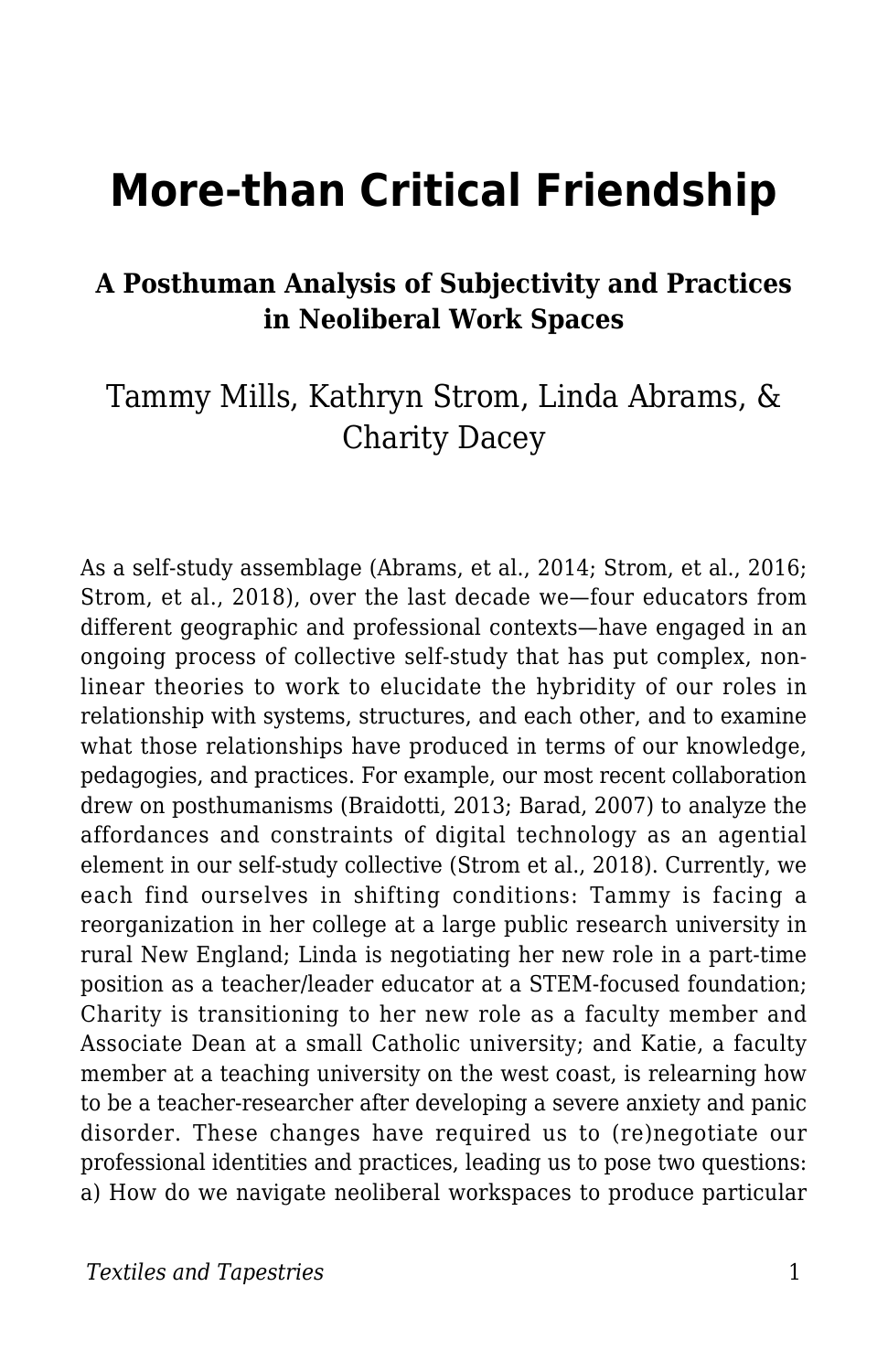educator-subjectivities and practices? b) How is this process shaped by our nearly decade-long critical friendship? To facilitate this inquiry, we combined self-study methodology with cultural-historical activity theory (CHAT) analytic methods.

## **Theoretical Perspectives**

The main perspective that drives our work is posthumanism, a critical, complex socio-material philosophy that critiques rational humanist ways of knowing, or "commonsense," dominant ways of thinking/being (Braidotti, 2019). Rational humanism sees the world as linear, dualistic, essentialist, universal, and neutral. The central referent for reality is the (White/Eurocentric, cis/het, able-bodied, Christian) "man of reason" (Braidotti, 2013; Lloyd, 1982). Although rational humanist thinking comes from a particular time and place— Enlightenment Europe—over time, it has been imposed as the "correct" type of thinking/worldview, a universal and transcendent onto-epistemology. Thus, those with non-normative onto-epistemologies—women, indigenous peoples, people of color, uniquely-abled persons, and so on—are judged as inferior and even less-than-human, the latter of which has been used to justify all manner of atrocities (Said, 2004). A shift away from this thinking entails an onto-epistemology of multiplicity, mobility, relationality, and difference (Braidotti, 2013, 2019; Deleuze & Guattari, 1987; Strom et al., 2018), which shifts the central referent of existence from the (hu)man of reason to the morethan-human assemblage, or mixtures of connected human, discursive and material elements. These assemblages work together to produce reality, as a series of *becomings* (Deleuze & Guattari, 1987), or transformations-in-action produced by relational intra-action– that is, these multiplicities create new conditions and events, always in relation to the other elements of the assemblage.

For us, posthumanism is a form of theoretical resistance that serves as a *line of flight*, or a break from the status quo (Deleuze & Guattari,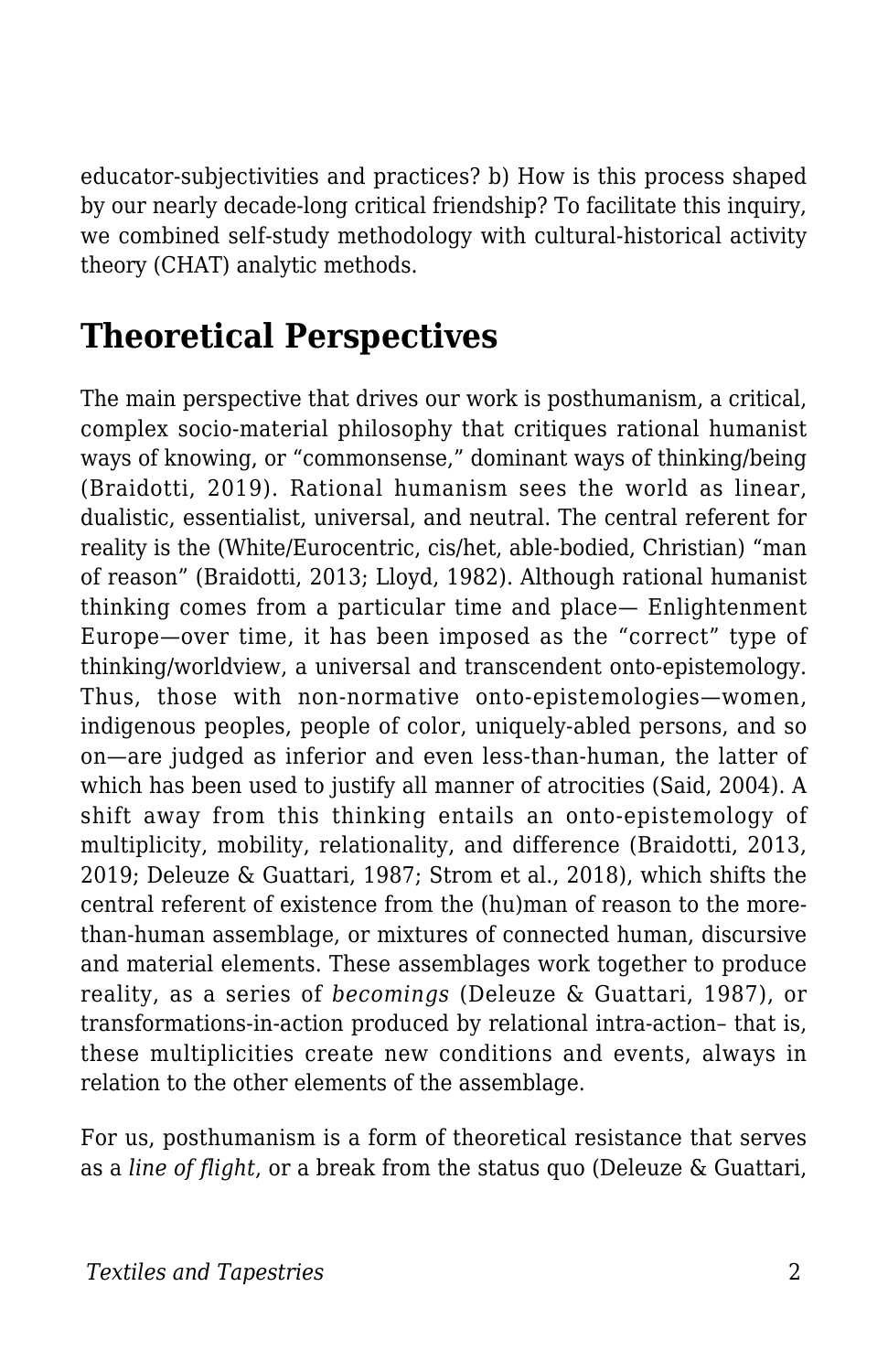1987). In our self-study work, the concepts of posthumanism help us generate ideas and plans of action that allow us to subvert the soulcrushing neoliberal norms that tend to govern modern educational workspaces (i.e., create lines of flight). In a neoliberal system, educational processes are subject to market logic, which emphasizes hyper-individualism, entrepreneurialism, competition, and productivity (Davies & Bansel, 2007; Davies et al., 2017). Such a system is hierarchical, managerial, reductive, transactional, and focused on efficiency and cost-effectiveness rather than creating the most powerful teaching/learning/research (Davies, 2019). The ontoepistemological shifts of posthumanism provide us with tools to analyze our practices and our subjectivation processes in relational, complex, multiplistic, difference-rich terms, and help us understand how we are connected to multiple power flows and affects that reproduce neoliberal norms and selves, disrupt them, and/or create alternatives to them. A posthuman orientation also helps us trace the temporality of shaping forces within and among activity systems that create particular objects, or goals, at specific points in time. These moments are influenced by historicity and serve as seeds for future transformation of objects.

We also employ CHAT as an intermediate theory/methodology. CHAT examines human development/learning by accounting for the interactions of multiple activity system elements: material/conceptual tools, subjects, objects, and socio-historical aspects including community, rules, and division of labor (Anderson & Stillman, 2013; Engeström, 1999). CHAT helps analyze complex activity and transformations within a social community, as well as histories of that transformation, to identify the sources of movement and change (Sannino & Engeström, 2018). While we acknowledge its limitations, we view CHAT from a posthuman perspective that considers the entanglement of the elements within multiple, interacting activity systems and the agency of each element in the transformation of objects.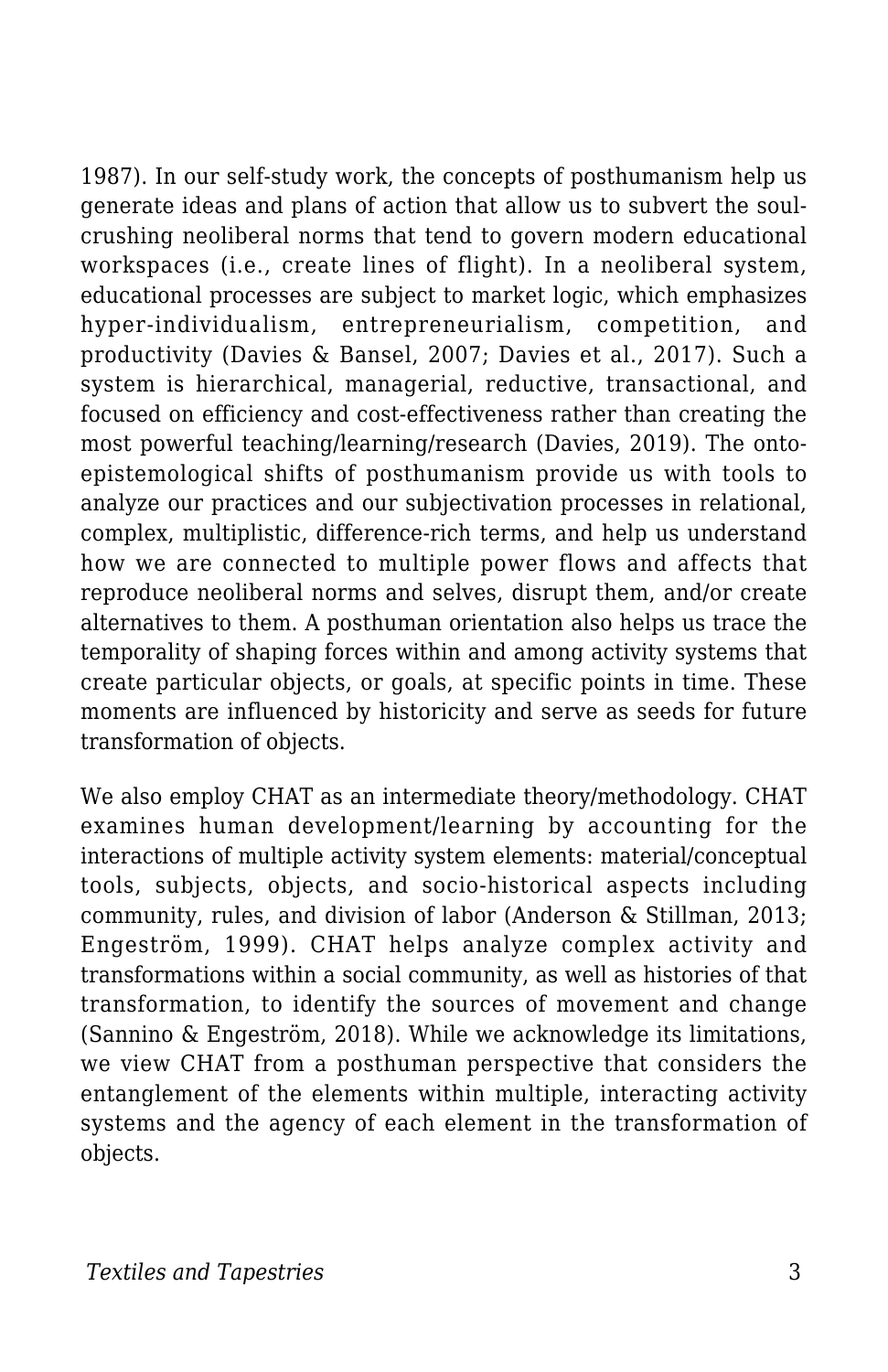### **Literature Review**

In this section, we review literature related to collaborative self-study, critical friendship, and CHAT. First, we found that researchers have defined collaborative self-study in different ways. Some define it simply as a collective inquiry into an issue (e.g., Davey & Ham, 2009; LaBoskey, 2004; Lunenberg & Samaras, 2011). Lunenberg and Samaras (2011) describe collaborative self-study as a project in which participants engage in dialogic inquiry, engaging with others' contributions to produce both individual and community learning. Characteristics of collaborative self-study include "1) working to create an intellectually safe and supportive community; 2) being cognizant of participants' personal boundaries and what issues can/should be shared in a self-study forum, and 3) inviting and involving guests to share their experiences in self-study" (p. 847). Others argue that self-study is always already collaborative, such as Bullough and Pinnegar (2001), who note that self-study focuses "on the space between self and the practice engaged in... between self in relation to practice and the others who share the practice setting" (p. 15).

We also examined critical friendship in the context of collaborative self-study. Recent studies have invited critical friends to examine mutual pedagogical concerns in the same context (King, et al., 2019), increase self-study rigor by adding an "external critical friend" (O'Dwyer et al., 2019), and improve teaching practice through crossdisciplinary peer coaching (Hohensee & Lewis, 2019). Similarly, in our self-study work, critical friends provide different perspectives of our practice, helping us to step outside ourselves (Loughran & Brubaker, 2015; Loughran & Northfield, 1998), understand the context and conditions of our work (Schuck & Russell, 2005), and ensure the trustworthiness of analyses (Schuck & Russell, 2005; LaBoskey, 2004). Notably, long-term self-study collaborations must balance between support and challenge to cultivate trust, incubate practice innovations, and nurture teacher educators in their becoming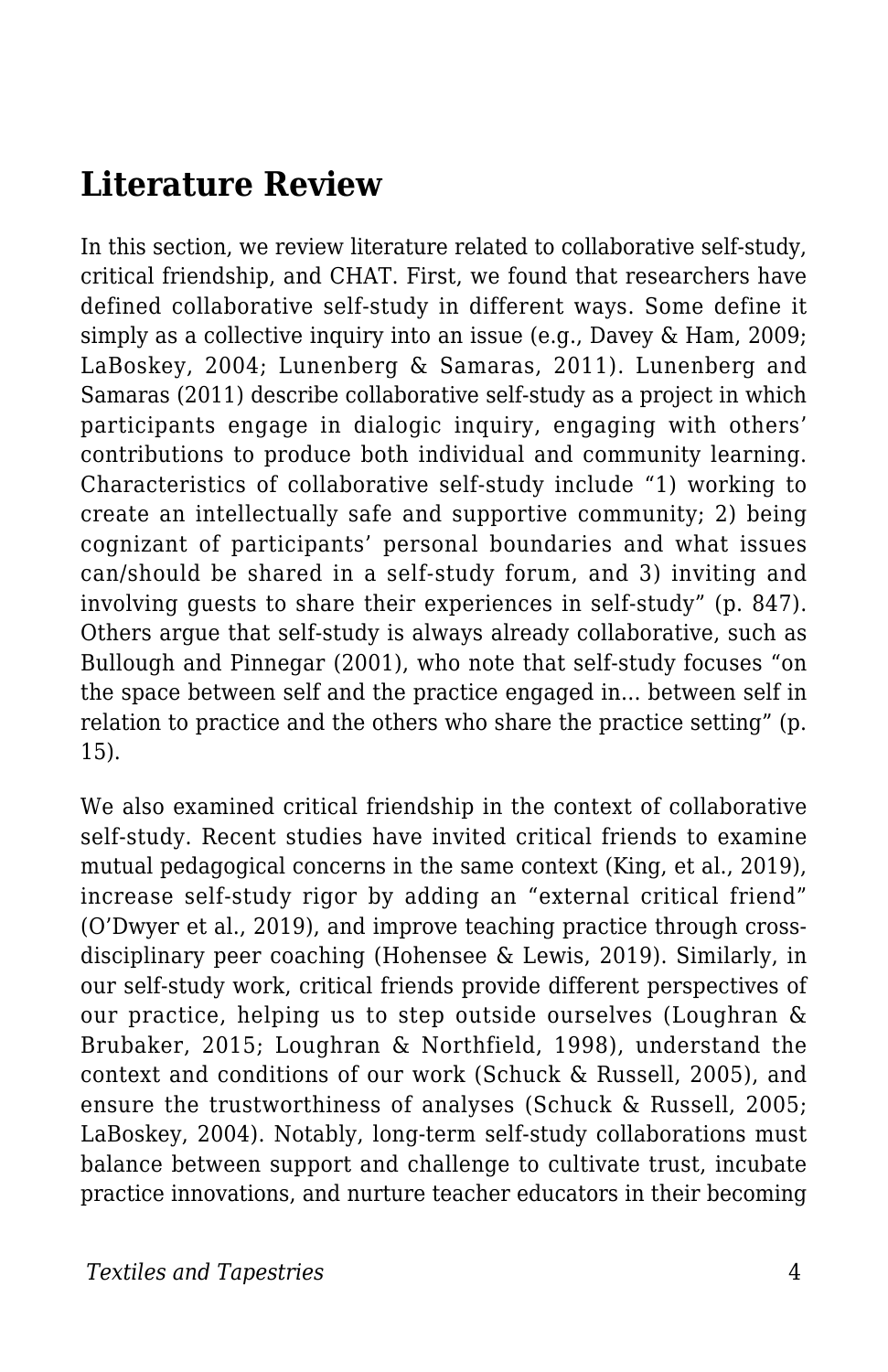(Fletcher et al., 2016; Murphy et al., 2014).

Finally, we examined literature putting CHAT to work in collaborative self-study, learning that, while many teacher education researchers have utilized this framework (e.g. Somekh et al., 2015; Hancock & Miller, 2018), it has rarely been employed in conjunction with selfstudy. Our comprehensive search surfaced only three studies with this hybrid methodology. Snow and Martin (2014) used concepts from CHAT in their collaborative self-study to understand the interplay between their teacher education practices and roles as course instructors, liaisons to partner schools, and field supervisors in various contexts. The teachers recognized that their roles and practices are developed from within and across multiple cultural, social, and historical activity systems. Similarly, Engeström's (2001) theory of expansive learning and Sannino's (2008) notion of transitional actions framed the second collaborative self-study by Margolin and Tabak (2011). Here, researchers examined their email correspondences to identify interpersonal conflicts and structural contradictions that developed between them and within their department during a period of change, noting that the dialectical relationship between their own personal transformations and changes in their department were facilitated by transitional actions that bridged the gap between customary and new ways of working. Finally, in Giles (2018), CHAT was useful as a self-study analytic tool in which the researcher, an ESL teacher, applied three elements of CHAT to examine her collaboration with a subject area co-teacher, surfacing contradictions that impeded their ability to collaborate and grow.

## **Methodology**

We drew from self-study methodology (Loughran, 2005; Hamilton & Pinnegar, 2009; Russell, 2004) as a collaborative process (Strom, et al., 2018; Placier et al., 2005), grounding our work in LaBoskey's (2004) criteria for quality self-study in Craig's (2009) criteria for self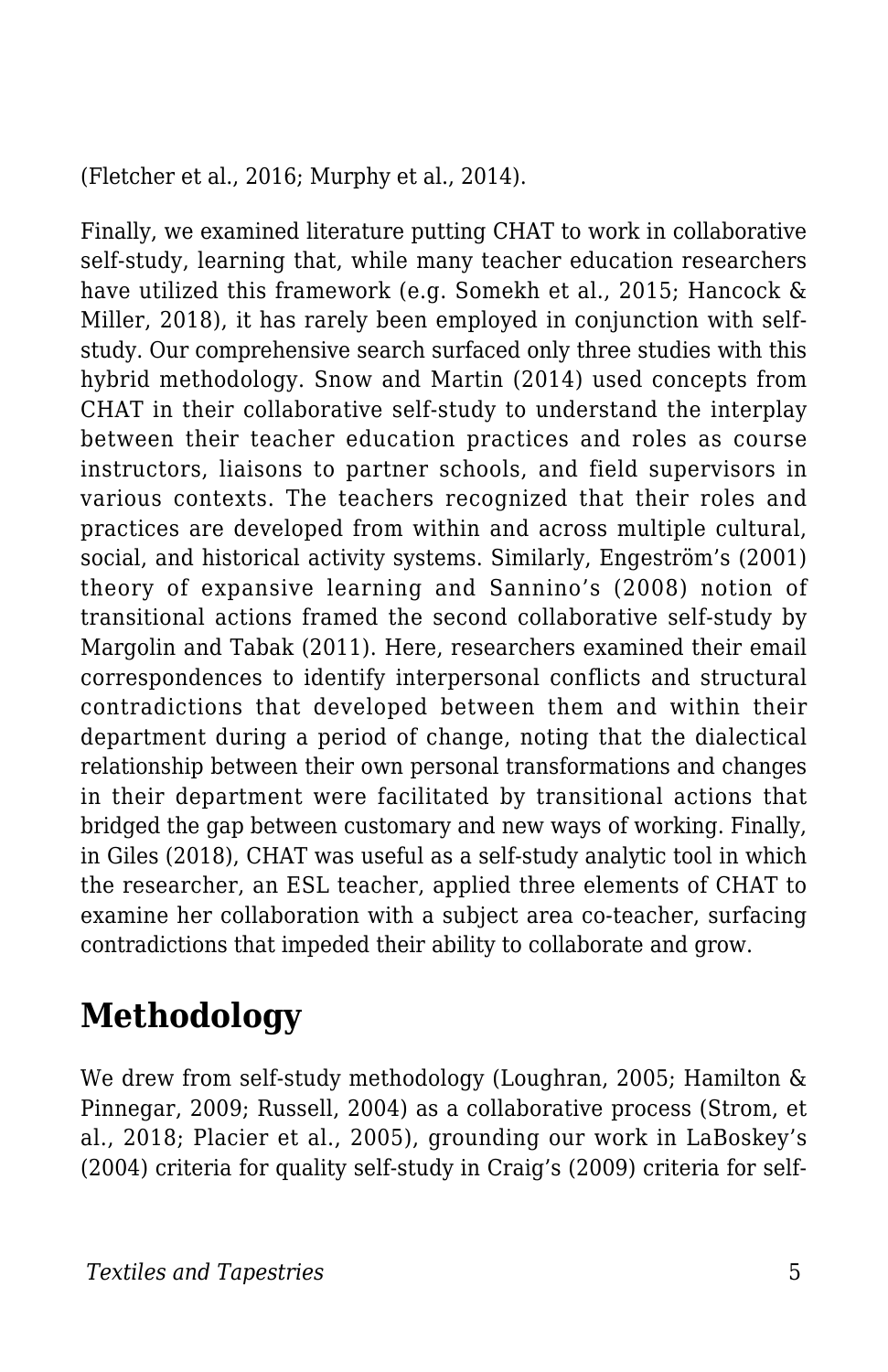study trustworthiness. Collaborative self-study structures occasions for colleagues to validate, clarify, and disrupt interpretations of practice (Bullock & Christou, 2009).

CHAT combined with self-study offers the potential to understand how practice develops within activity systems, may be sustained or disrupted by participants (both human and other) and can be fractured by cultural tensions. When used as a heuristic for analyzing data, CHAT may uncover generative opportunities for change that emerge from "disruptions and contradictions" (Engeström, 1993, pp. 40-41) in activity systems. Further, viewing CHAT through a posthuman lens allows us to analyze the interaction among all the human and non- human elements within the activity systems, thus moving beyond just our human "selves" as mediating factors. We analyzed two activity systems—our individual systems and our collaborative self-study system.

We studied our practice by collecting individual data, including online journals, documents, and practice artifacts, related to a specific problem of practice. We met monthly, online, for a total of six meetings, during which we collaboratively analyzed one journal entry each, using a CHAT-informed discussion protocol to guide our dialogic "coming-to-know process" (Hamilton & Pinnegar, 2017, p. 12). During each digitally-recorded discussion, a designated recorder captured non-verbatim notes, and later we each documented our learning in a follow-up reflection. Between meetings, additional data were generated in email and text message exchanges.

We first analyzed all sources of data (recorded conversations, meeting notes, reflections, and text and email messages) by identifying each interactive element of the CHAT system (norms, object, etc). The first round of analysis was useful for generating findings related to our individual practices and subjectivities. However, it also illuminated critical friendship as an emergent theme, which prompted us to survey self-study literature to identify aspects of critical friendship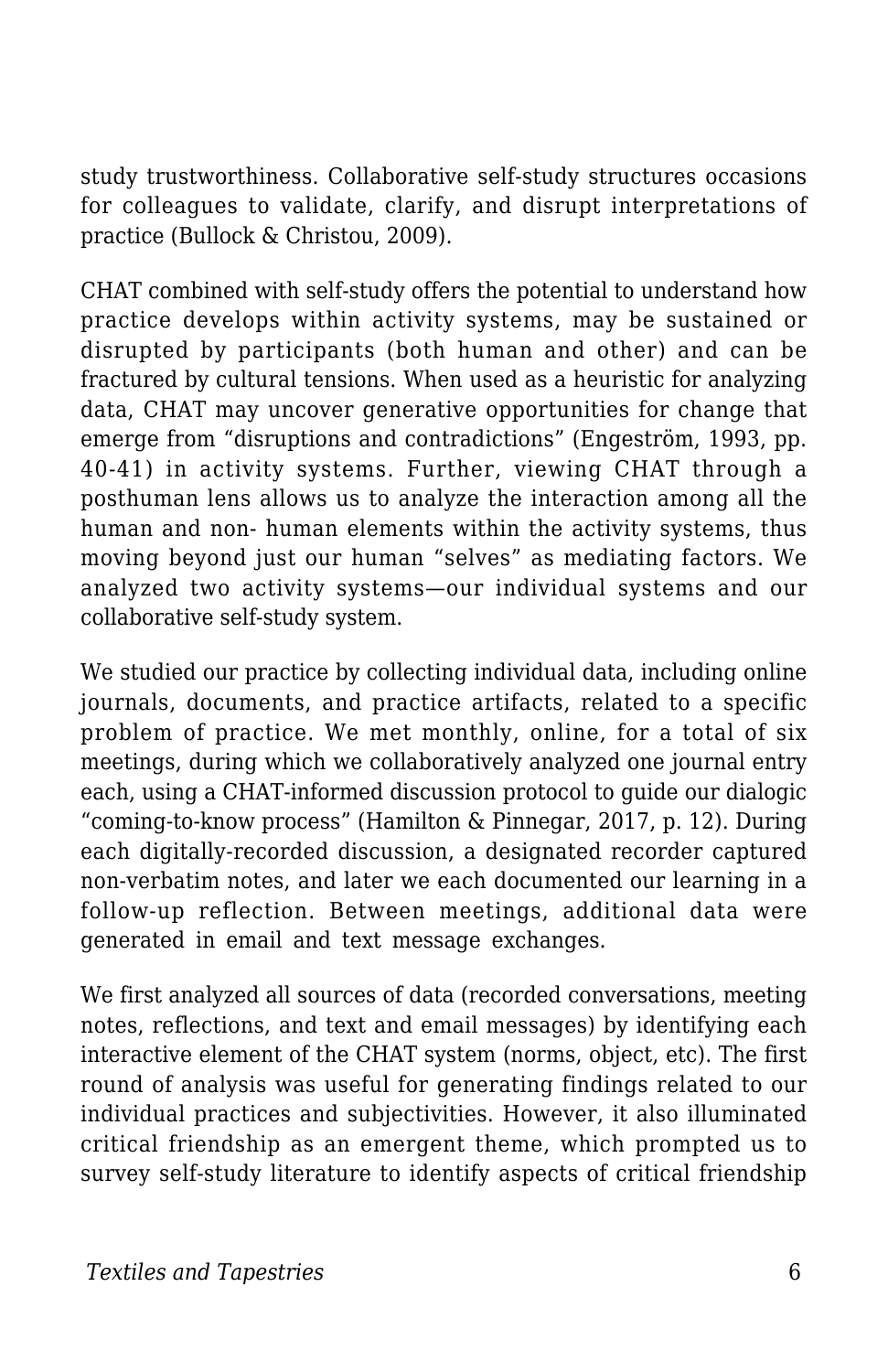which we used to code our data in the second round of analysis. We noticed certain points in the data when our critical friendship appeared to transform into something else, into a "*more-than*-criticalfriendship." Subsequently, we coded for instances of transformation from critical friendship as it has been described in self-study literature to *more-than*-critical friendship, which we take up below.

# **Findings**

Originally, we intended to share our findings and discuss the change in our subjectivities and practices as well as the role of CHAT analysis in discovering those changes. Instead, we offer a brief summary of those changes below to dedicate space to the emergent finding related to critical friendship. We follow these with illustrative examples of what we have named our "*more-than*" moments of critical friendship resulting from the merging of our individual and collective activity systems.

#### *Subjectivity & Practice Becomings*

**Charity.** Using CHAT and post-human concepts, Charity embraced two approaches as needed in her new administrative role. First, Charity became more aware of and explicit about using her influence in situations when she had the power to positively impact outcomes (e.g., with colleagues, during the accreditation processes, and to initiate continuous improvement initiatives). Second, Charity began to recognize, from a critical perspective, when she could not control outcomes and needed to relinquish her agency to act.

**Tammy.** By viewing CHAT through a post-human lens, and in collaboration with Katie, Charity, and Linda, Tammy saw subjectivity as a decentered "self" within the self-study. She identified how agential cuts made by the discursive, human, and non-human elements within multiple activity systems produced her decision not to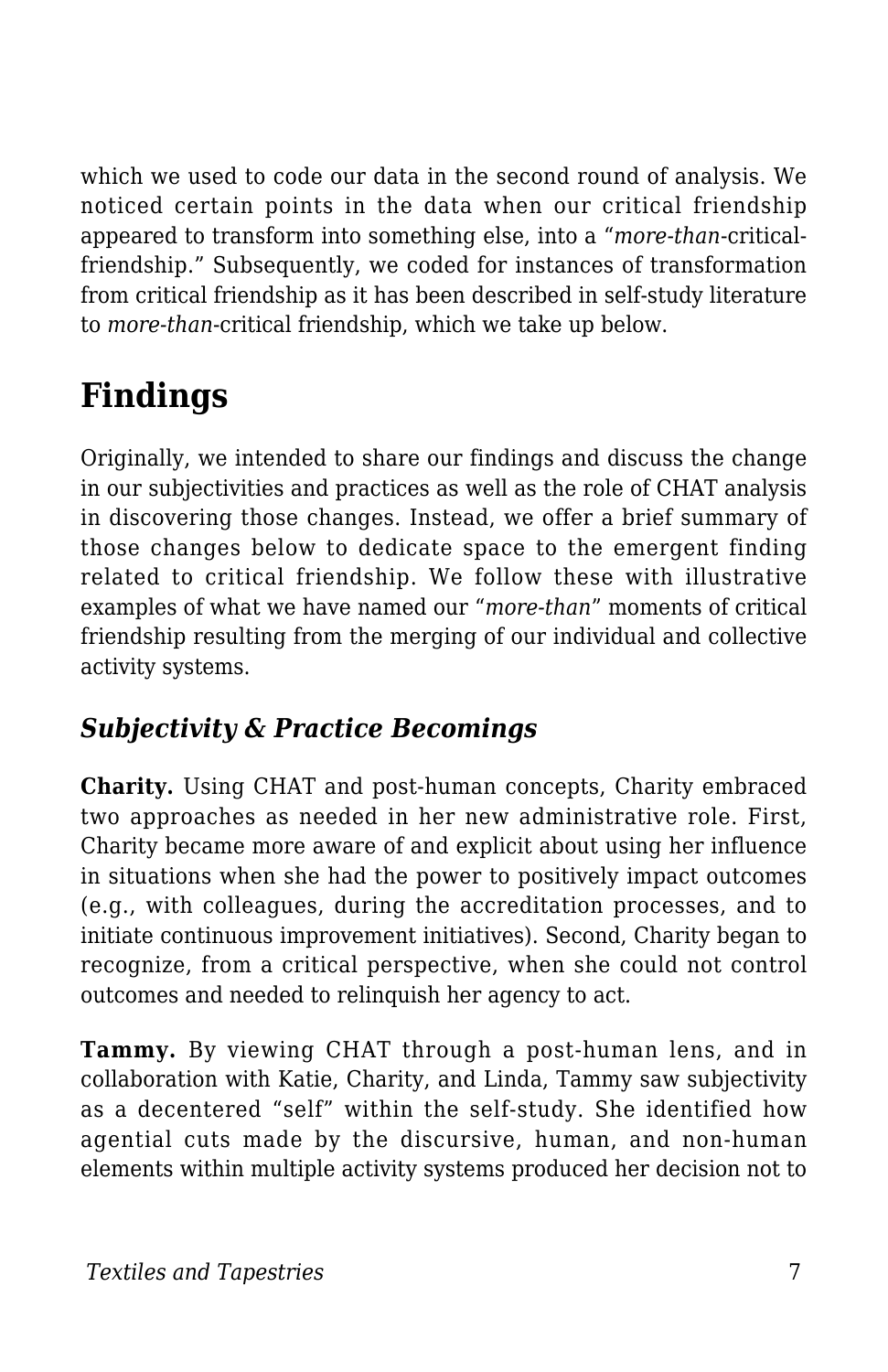take on an administrative role.

**Katie.** With Tammy, Charity, and Linda, Katie worked to understand her emerging subjectivity as an academic with extreme panic/anxiety. They negotiated disclosure to students about her disorder and thought through how to use her experiences pedagogically to demonstrate critical perspectives/concepts (e.g., medical/social model of disability). She recognized these practices as a pedagogy of vulnerability, following hooks (1994), and an enactment of feminist posthuman ethics of care.

**Linda.** As a remote teacher educator dependent on technology in her practice, Linda found that rules regulating human interactions, including social and professional norms, were being produced differently according to degrees of her physical proximity to her colleagues and the teachers she mentors. Engagement with Tammy, Charity, and Katie, her remote critical friends, modeled for Linda ways to disrupt harmful professional norms by emphasizing relationality in her practice.

#### **"***More-than***" Moments of Critical Friendship**

In this section, we each provide narratives of moments that illustrate our *more-than*-critical friendship assemblages at work. As mentioned previously, during our collective data analysis, we saw that there was something *more* happening. We define this *more-than* of our critical friendship as a relational becoming that is material-corpo-affective and more-than-human—an assemblage of our bodies, histories, shared experiences, common knowledges and language, intimate knowledge of each other, and collective identity. We also recognize that this *more-than* is a haecceity (Deleuze & Guattari, 1987), an intensity, a "this-ness" of moments where the immanent totality of our relationship comes into play and creates transformations in ourselves, our knowledge, and our practices. As such, our emerging definition is an agential cut that artificially bounds this intensity.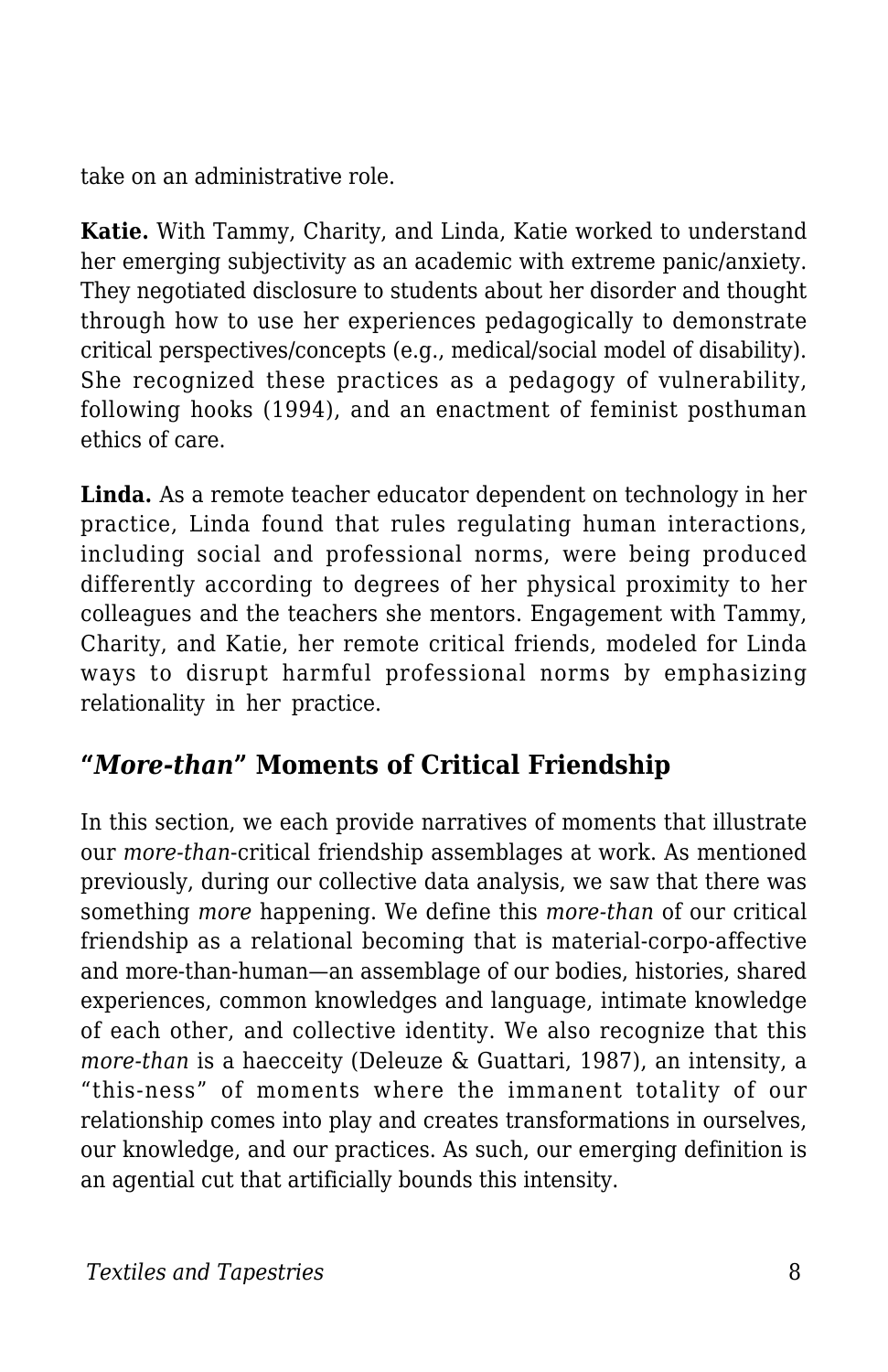The process of locating points of transformation of our evolving object and unpacking the history of these transformations (Sannino & Engeström, 2018) helped us understand how our *more-than*-critical friendship disrupted neoliberal forces that divide, isolate, and individualize us. Below, we demonstrate how, by relocating the object of our work together, the goal we hope to achieve when came together as an activity system, we understood that our self-study assemblage contradicted neoliberal systems.

#### *The (not so) Lost Year*

During Katie's collaborative CHAT analysis on 9.3.19, she mentioned that she thought of 2018-2019 as "the lost year." Charity, after pointing out that a year is not a thing you can lose, asked: "Why is it a lost year? Because of the lack of [writing] productivity?" While at the 2018 Castle Conference, Katie had experienced waves of panic attacks that morphed into a severe anxiety/panic disorder, and it took a year to figure out a combination of medication, therapy, and life changes to manage her mental health. Katie admitted that, yes, she considered it a lost year because she hadn't written much. Charity's comment was driven by her historic knowledge of Katie's intensive focus on academic publishing and the tendency to conflate her value with her writing productivity. Charity understood the connection between this and Katie's anxiety disorder in a material-affective way, because she was there in Europe with Katie, staying in the same room, as she experienced the waves of panic attacks brought on by thoughts that she was "nothing but her work." Also, Charity had several conversations during that trip, and throughout the next year, with Katie, Tammy, and Linda about Katie's internalization of neoliberal norms of productivity and its role in producing the disorder. Her connection to Katie beyond the work— the *more-than* of critical friendship—came into play here, as she both pointed out Katie's reproduction of herself as the 'productive' neoliberal subject and encouraged Katie to think about productivity as *more-than* just publication. Charity asked, "Can that be productive—thinking about it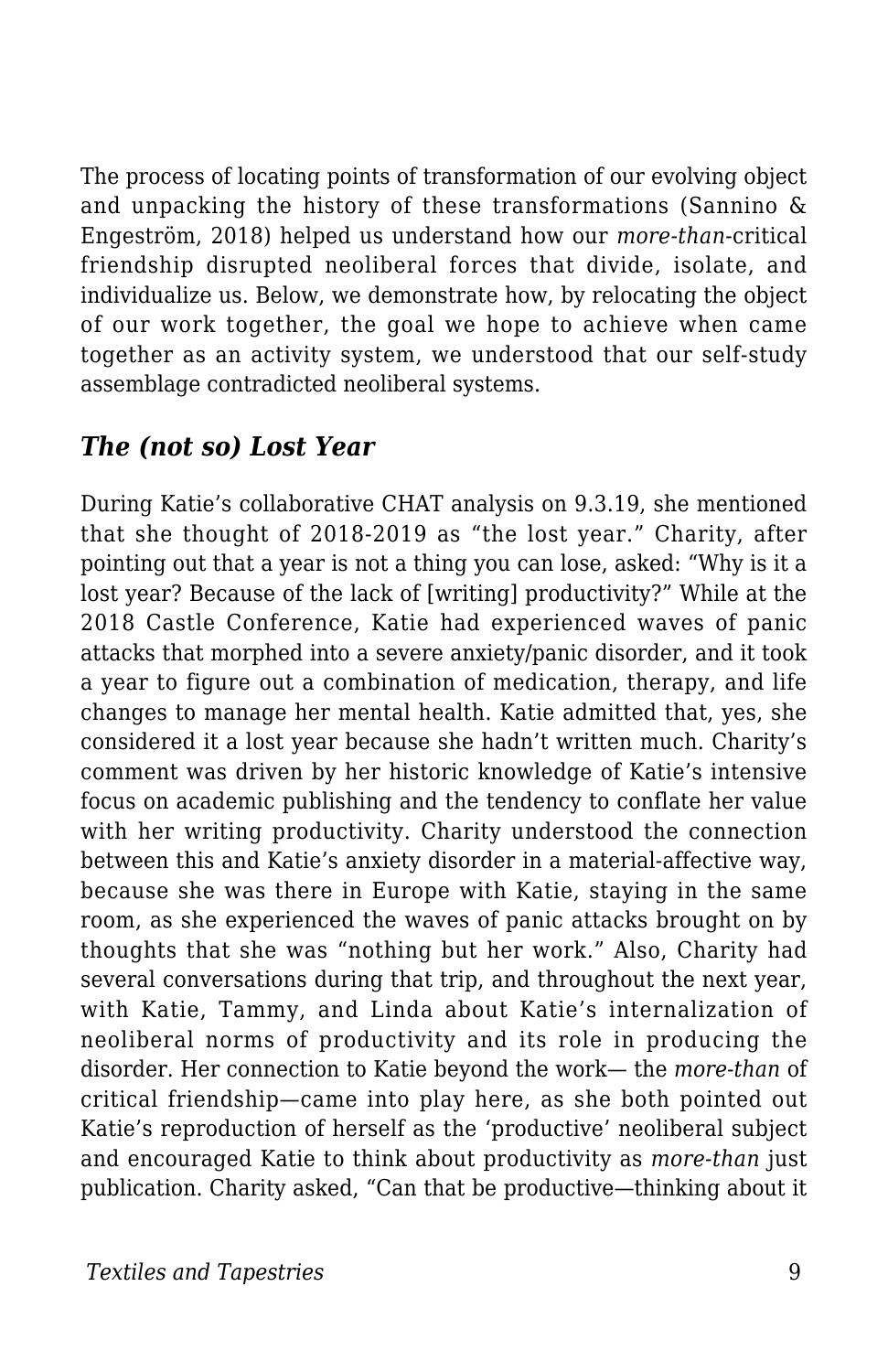differently as a productive year?", suggesting that perhaps healing and learning to live a healthier life can be considered productive activity. For Katie this idea "disrupt[ed] my deep conditioning" to understand that it was not a lost year simply because she did not write much—her life that year, and always, is much more than the number of articles she published.

#### *Disrupting Neoliberal Subjectivity*

During an early meeting, Linda shared three data sources with the group: her reflections following a meeting with teachers, thank-you notes from five of those teachers, and a text message in which a person of authority in the organization pointed out a mistake in a document she produced. Linda asked us to help her examine the data using CHAT to understand why she was feeling incompetent in her role as a teacher educator. Following our discussion of the elements in Linda's activity system, Tammy summed up her thinking:

We are centering ourselves as agents who can have control over the outcomes; instead of looking at what is being produced [by the system]. Linda—you are being materially and discursively produced as a competent expert. When you are no longer a learner or seen as a learner, then these things [mistakes] are seen as failures rather than learning opportunities.

In Tammy's statement, we notice a marker of critical friendship: Tammy challenged Linda to step outside of herself to "see" her sense of being incompetent as a production of her subjectivity, her role, and the standards for being a teacher educator in her activity system. Tammy continued, "On the one hand, we are always saying we are life-long learners—from that perspective, you learned so much from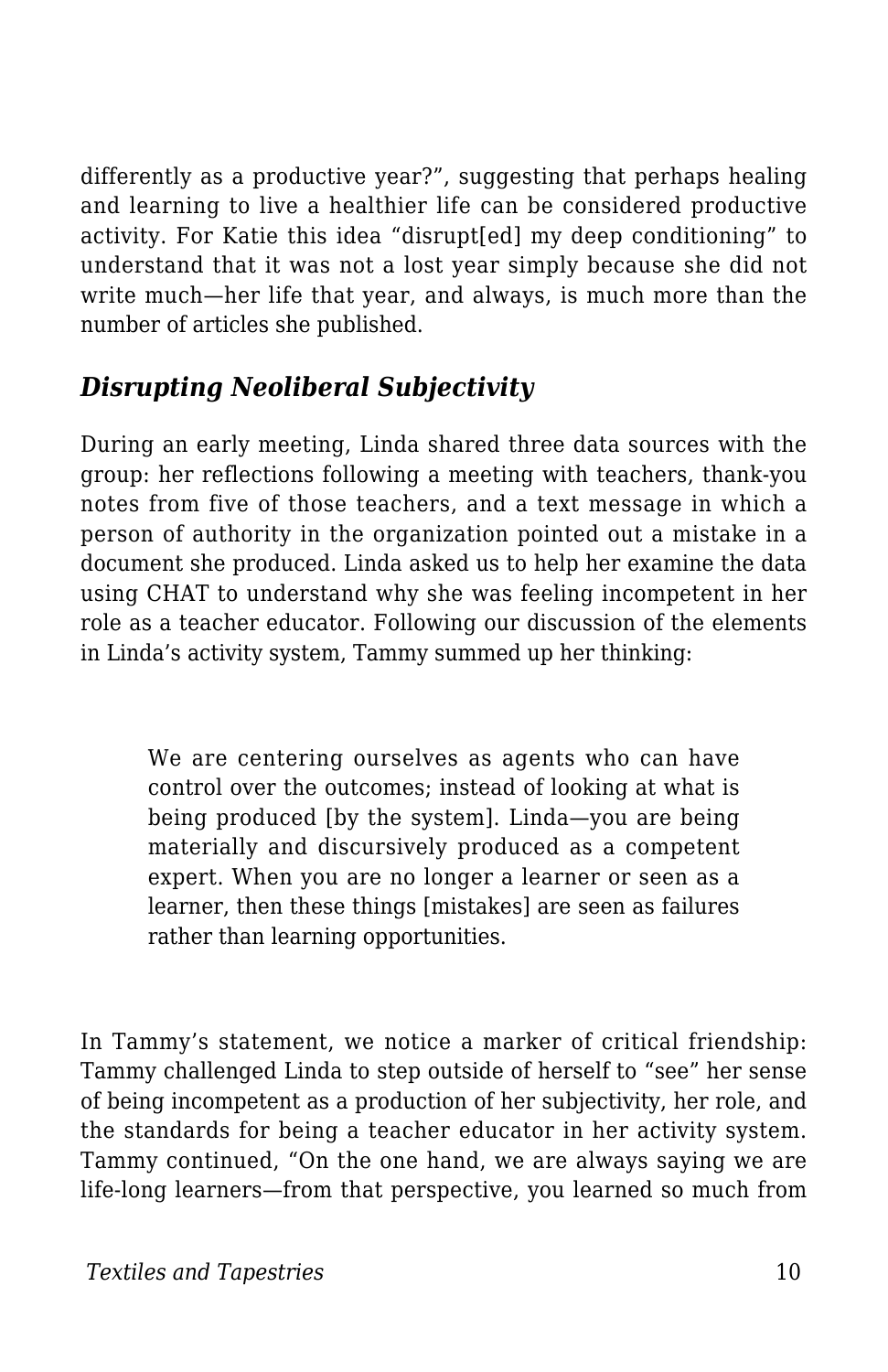this, but you are not allowed to be the learner in this activity system." Here we recognize the historicity of Linda and Tammy's relationship and can trace this exchange to their shared experiences as veteran teachers and non-traditional doctoral students seated at Linda's dining table tackling advanced quantitative statistical analyses. On these occasions, Tammy and Linda needed to remind themselves that they were positioned as learners, a subjectivity that required their full awareness as it was being produced transversely across time through their shared and separate experiences, contexts, and roles as students and teachers. From this tracing, we understand critical friendship as *more-than* an instrument for achieving an object—to provide the challenge and support necessary for developing Linda's practice. As Tammy suggested, "you learned so much from this," and their longterm *more-than*-critical friendship also mediated the violence of neoliberalism and its impact on Linda's sense of being a competent teacher educator and life-long learner.

#### *Confronting and Activating Privilege*

Tammy discussed her object for the activity system as shifting her perception of her practice as a teacher educator:

Right now, there are action steps I can take, like keep working with people who are like-minded across campus. I continue protecting myself, my work, and my sanity, by creating a resistant force through connections and participating in a community of resistance.

Linda responded by pointing out Tammy's privileged position and how much of that privilege was afforded her by her spouse's powerful position on campus. In her response, below, Linda invoked *more-than*critical friendship to provide Tammy a different perspective, used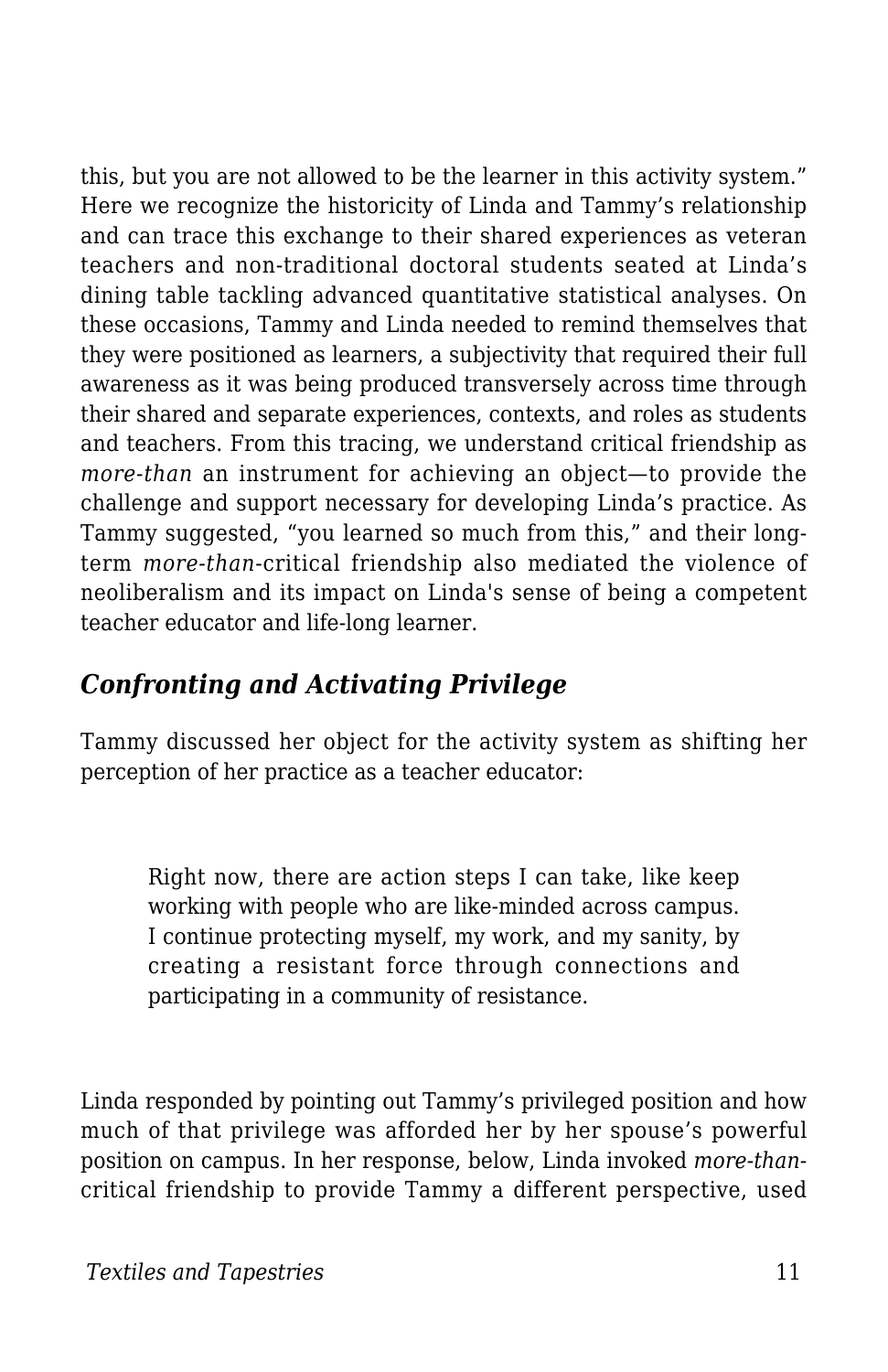CHAT to identify leverage points for change, and struck a balance between support and challenge.

Be really honest with yourself about your position. You have a leverage point that no one else has. Recognize that you have that privilege so that you can continue to be employed and do the work you care about. It would be naive to not recognize that.

Beyond markers of critical friendship, Linda negotiated the deep level of trust, knowledge, and affection she shared with Tammy to describe a particular perspective of power dynamics she understood could be difficult. In bringing forth their collective histories, their shared theories, and common language developed over a decade of working together, critical friendship—the object of the collaborative activity system—transformed to *more-than*-critical friendship.

#### *Activating Relational Knowledge for Ethical Practice*

The multiplicity of Charity's identities as woman, partner, mother, professor, colleague, and administrator overlap, blur, or independently coexist, most noticeably during times of transition. During Charity's collaborative CHAT analysis on 12.2.19, she mentioned that Tammy and Linda's probing questions over the course of our study helped her recognize that not only are there multiple identities within each person, but also that these exist, bump up against, and fuse amid multiple contexts or nested systems. Linda, Katie, and Tammy suggested Charity complete a power analysis of her context to name some of these nested systems and dynamics at play. In the process, Linda pointed out: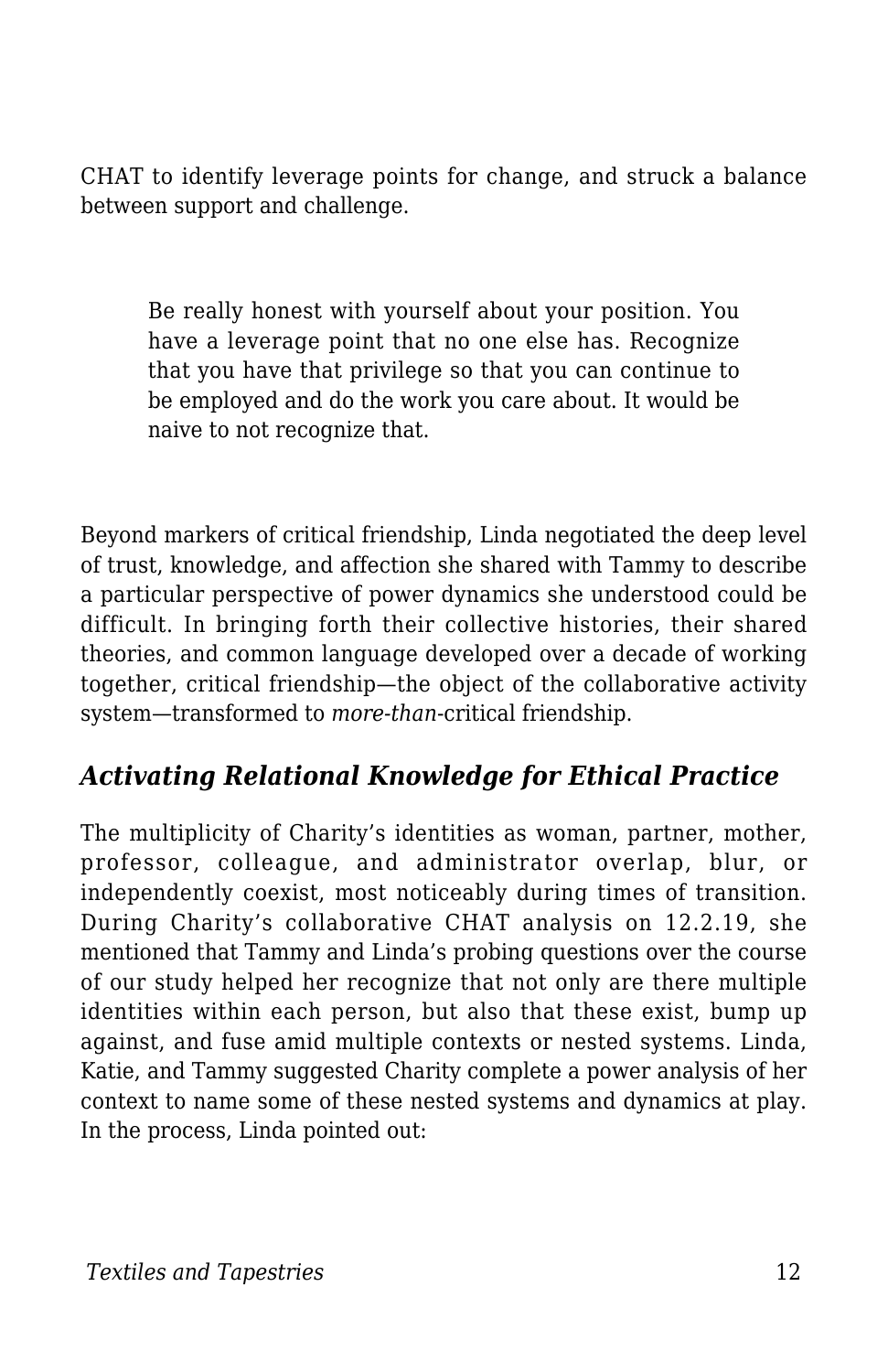Charity, you also have a tool that is available to you, and you have a certain amount of power in your role. You believe that your students and your colleagues and yourself should have someone they work with who is doing a good job for students. Are the tools being used to advance a social justice agenda? Relationships?

Linda utilized her knowledge of Charity's intersections of identity, values, research, and expertise in ethical practice (the topic of her dissertation), and posed questions that prompted Charity to evaluate possible steps to take that honor those colleagues who consistently "do right" by students. Further, Tammy emphasized and held Charity accountable for how to implement her "real power", and to relinquish what was beyond her control. Charity described her visceral reaction to Tammy's challenge and the echo of her previous reminder: "We are centering ourselves as agents who can have control over the outcomes, instead of looking at what is being prompted." Thus, blending CHAT and a complex perspective prompted a change in Charity's understanding of ways she is being prompted by various overlapping groups and contexts at her university, allowing her to gradually become more comfortable in her role of associate dean.

### **Conclusion**

In this study, we aimed to examine our subjectivities and practices amid changes in our settings, drawing on a posthuman lens, using CHAT as an analytic tool, and leaning on our critical friendship to make meaning in our CHAT-framed dialogues. However, our analysis demonstrated a *more-than* happening. Our posthuman lens helped us theorize this *more-than* into the emerging concept of "*more-than*critical-friendship," which we see as an immanent assemblage of our past, present, and future. We are our past—our history and experiences together, the years of developing our self-study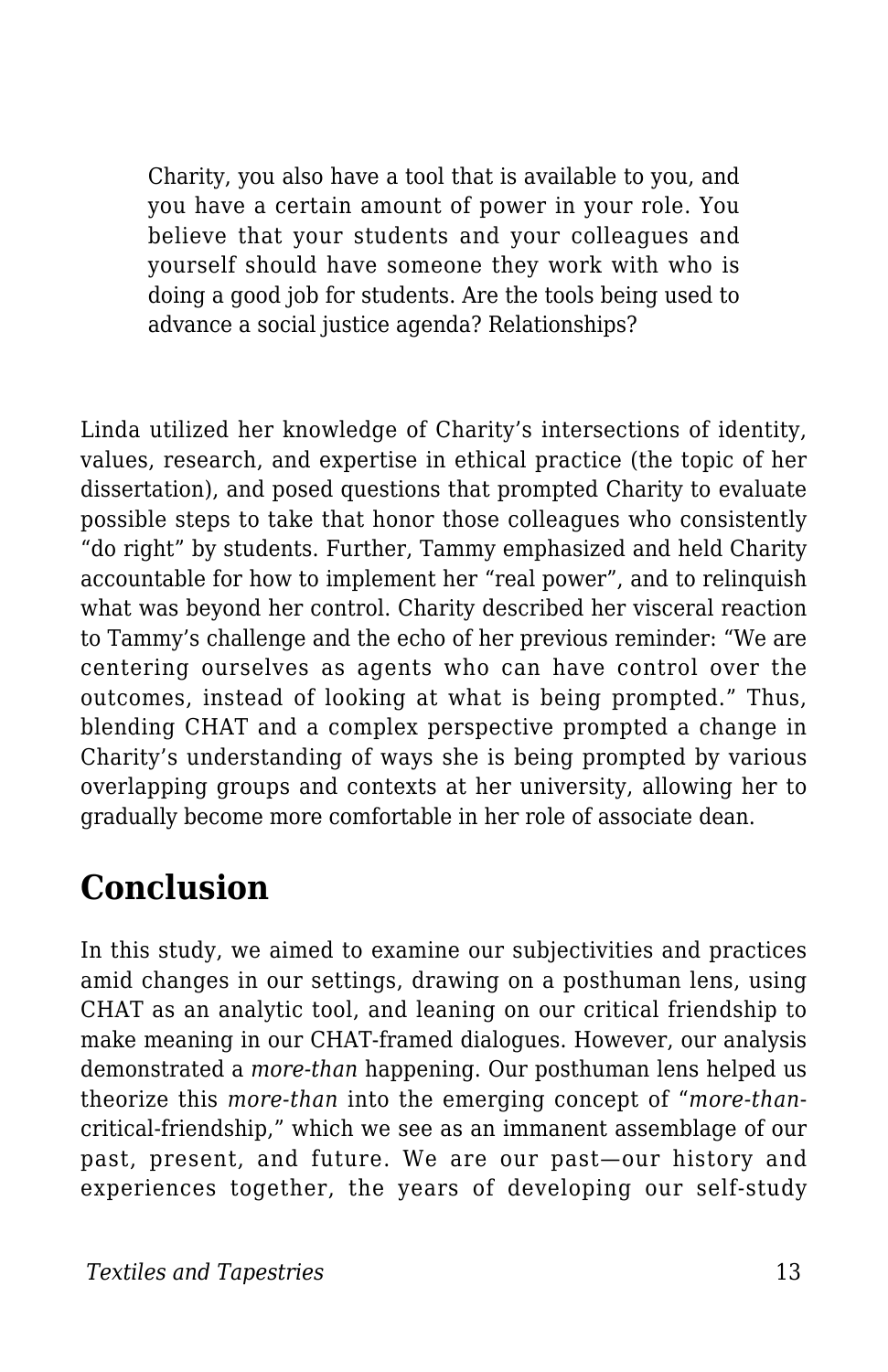community and our relationships to one another. We are the present, "the record of what is ceasing to be," as well as "the seeds of what we are becoming" (Braidotti, 2017, p. 10). When we come together and 'become-et-alia', we fuse into each other, creating a temporal collective subjectivity that enables the actualization of richer, more multifaceted, more joyous, more fulfilling virtualities (possible futures).

Additionally, viewing CHAT through a posthuman lens helped us understand the complexity underlying objects and tools as intra-acting elements that co-constitute our personal and professional lives within a larger organizational frame of neoliberalism. Our negotiations with these elements are a both/and activity: we are both satisfying various requirements set forth by our institutions, neoliberal expectations, and also engaging in pleasurable intellectual/emotional learning together, deepening our relationship and facilitating our negotiation of neoliberal spaces.

From a posthuman perspective, critical friendship is a complex, multilayered notion that is produced by, and produces, material and affective intra-actions. Others working as long-term critical friends may want to care for this aspect of their friendship and be aware of how their knowledge and practice is produced differently as a result. Additionally, this affective dimension of critical friendship needs further exploration.

Finally, we struggled mightily to fit our learning within the limits of this paper. There was so much *more-than* we could include in this paper to illustrate the haeccity of our *more-than*-critical-friendship. We include this [link](https://docs.google.com/document/d/1LtH0KZ9MGTg43Tu0oDO91HWrr9x55ufEsv8jWD_gIUs/edit) as a line of flight into our *more-than*.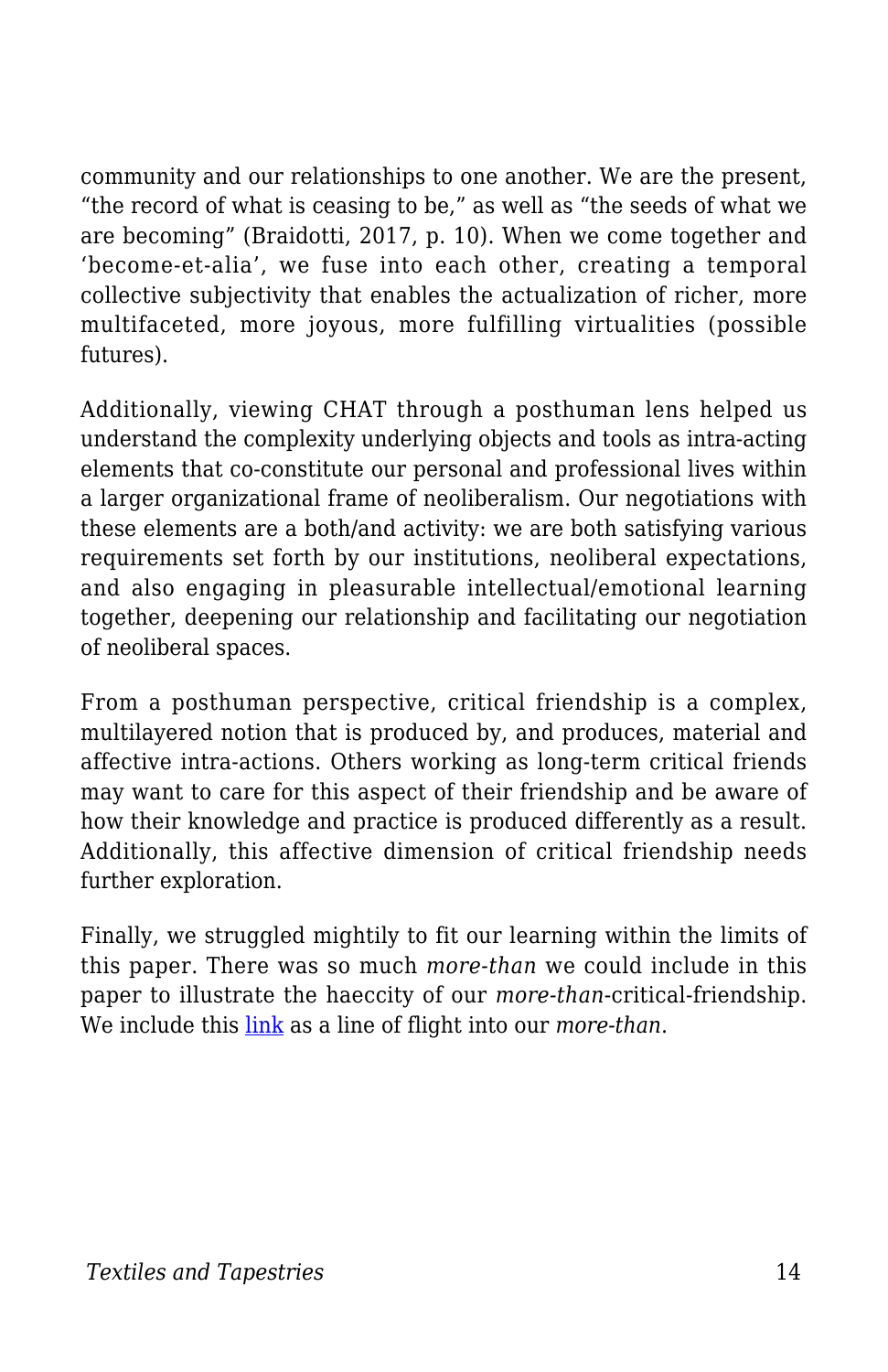### **References**

Abrams, L., Strom, K., Dauplaise, J., Abi-Hanna, R., Dacey, C. (2014). Engaging with theory in self- study research. In D. Garbett  $\&$  A. Ovens (Eds.), *Proceedings of the 10th International Conference on Self Study of Teacher Education Practices*, East Sussex, England.

Anderson, L., & Stillman, J. (2013). Making learning the object: Using cultural historical activity theory to analyze and organize student teaching in urban high-needs schools. *Teachers College Record*, *115*(3), 1-36.

Barad, K. (2007). Meeting the universe halfway. Duke University Press.

Braidotti, R. (2013). *The posthuman.* Polity Press.

Braidotti, R. (2017). Posthuman, all too human: Memoirs of a posthumanist. Retrieved from [https://edtechbooks.org/-cPL](https://tannerlectures.utah.edu/Manuscript%20for%20Tanners%20Foundation%20Final%20Oct%201.pdf)

Braidotti, R. (2019). *Posthuman knowledge*. Polity Press.

Bullock, S. M. & Christou, T. (2009). Exploring the radical middle between theory and practice: A collaborative self-study of beginning teacher educators. *Studying Teacher Education, 5*(1), 75–88.

Bullough Jr, R. V., & Pinnegar, S. (2001). Guidelines for quality in autobiographical forms of self-study research. *Educational researcher*, *30*(3), 13-21.

Craig, C. J. (2009). Trustworthiness in self-study research. In C. A. Lassonde, S. Galman, & C. Kosnik (eds.)*, Self-study methodologies for teacher educators* (pp. 21–34). Sense.

Davey, R., & Ham, V. (2009). Collective wisdom: Team-based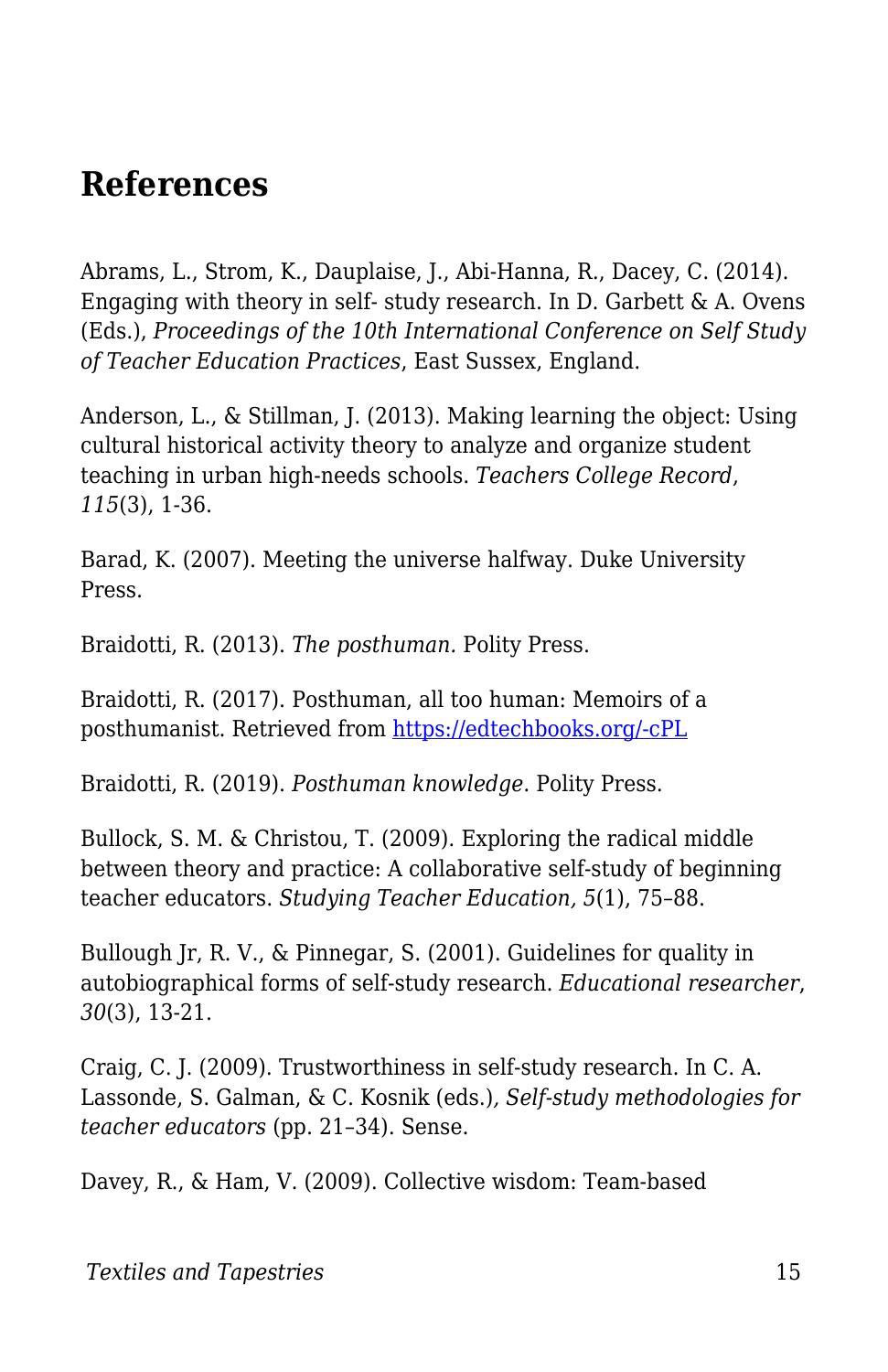approaches to self-study in teacher education. In C. A. Lassonde, S. Galman, & C. Kosnik (Eds), *Self-study research methodologies for teacher educators* (pp. 187-203). Sense Publishers.

Davies, B. (2019). Life in Neoliberal Institutions: Australian Stories. *Qualitative Inquiry*, 1077800419878737.

Davies, B., & Bansel, P. (2007). Neoliberalism and education. *International Journal of Qualitative Studies in Education*, *20*(3), 247-259.

Davies, B., Somerville, M., & Claiborne, L. (2017). Feminist poststructuralisms and the neoliberal university. In N. Denzin & M. Giardina (Eds.), *Qualitative Inquiry in Neoliberal Times* (pp. 87-103). Routledge.

Deleuze, G., & Guattari, F. (1987). *Capitalism and schizophrenia: A thousand plateaus.* University of Minnesota Press.

Engeström, Y. (1999). Innovative learning in work teams: Analyzing cycles of knowledge creation in practice. In Y. Engeström, R. Miettinen, & R. L. Punamäki (Eds.), *Perspectives on activity theory* (pp. 377–404). Cambridge University Press.

Engeström, Y. (2001). Expansive learning at work: Toward an activity theoretical reconceptualization*. Journal of Education and Work*, *14*(2), 133–156.

Fletcher, T., Chróinín, N., & O'Sullivan, M. (2016). A layered approach to critical friendship as a means to support pedagogical innovation in pre-service teacher education. *Studying Teacher Education, 12*(3), 302-319.

Giles, A. (2018). Navigating contradictions: An ESL teacher's professional self-development in collaborative activity. *TESL Canada Journal, 35*(2), 104-127.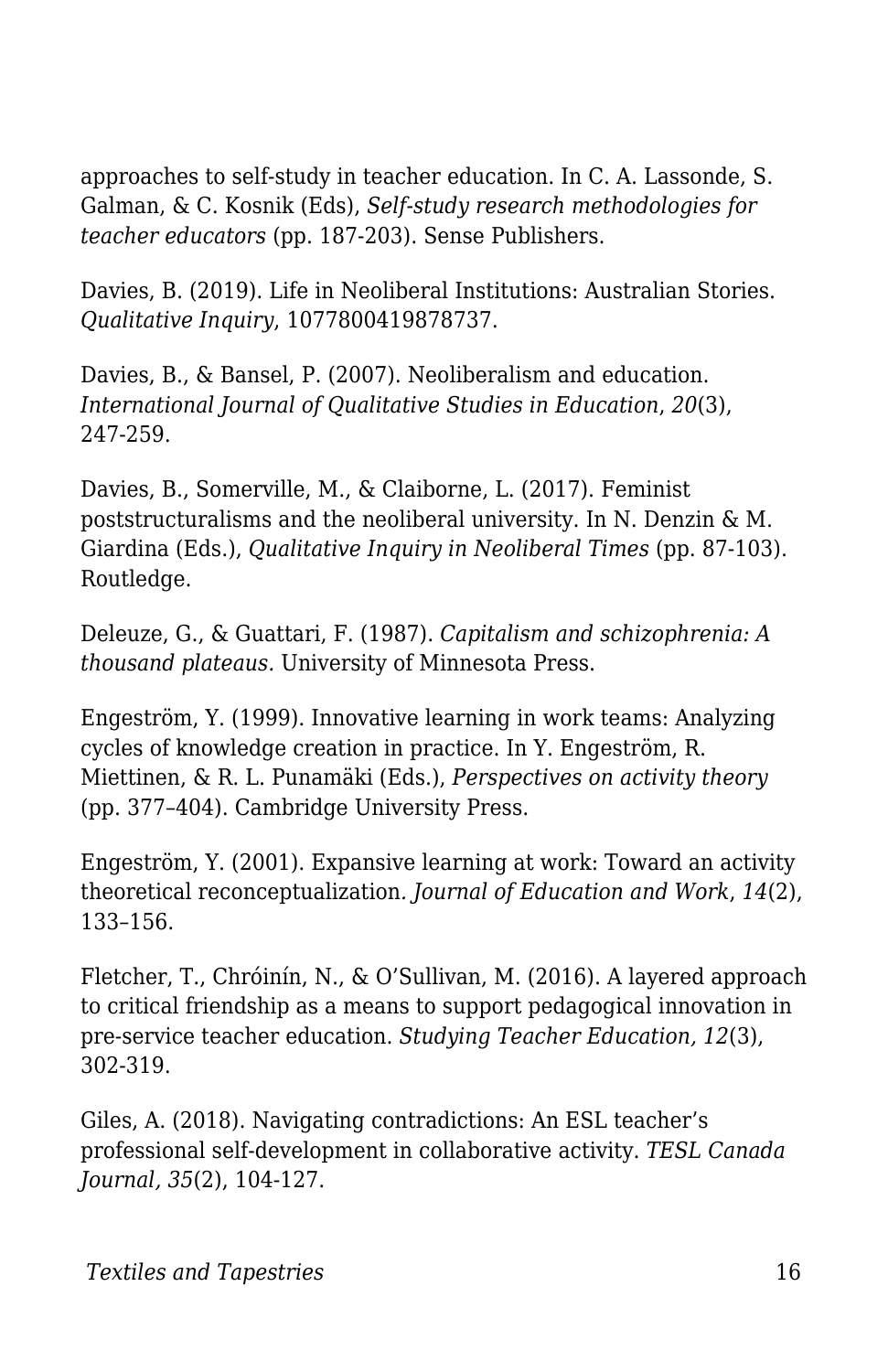Hamilton, M. L. & Pinnegar, S. (2017). Self-study of teaching and teacher education practices methodology and the digital turn. In D. Garbett & A. Ovens (Eds.), *Being self-study researchers in a digital world* (pp.17-35). Springer.

Hamilton, M. L. & Pinnegar, S. (2009). S*elf-study of practice as a genre of qualitative research: Theory, methodology, and practice.* Springer.

Hancock, C. L., & Miller, A. L. (2018) Using cultural historical activity theory to uncover praxis for inclusive education. *International Journal of Inclusive Education, 22*(9), 937-953.

Hohensee, C., & Lewis, W. E. (2019) Building bridges: A crossdisciplinary peer-coaching self- study. *Studying Teacher Education, 15*(2), 98-117.

hooks, B. (1994). *Teaching to transgress.* Routledge.

King, F., Logan, A., & Lohan, A. (2019). Self-study enabling understanding of the scholarship of teaching and learning: An exploration of collaboration among teacher educators for special and inclusive education. *Studying Teacher Education*, 15(2), 118-138.

LaBoskey, V. K. (2004). The methodology of self-study and its theoretical underpinnings. In J. J.Loughran, M. L. Hamilton, V. K. LaBoskey, & T. Russell (Eds.), *International handbook of self- study of teaching and teacher education practices* (pp. 817–869). Kluwer.10.1007/978-1-4020-6545-3

Lloyd, G. (2002). *The man of reason:" Male" and" female" in western philosophy*. Routledge.

Loughran, J. (2005). Researching teaching about teaching: Self-study of teacher education practices. *Studying Teacher Education, 1*(1), 5–16.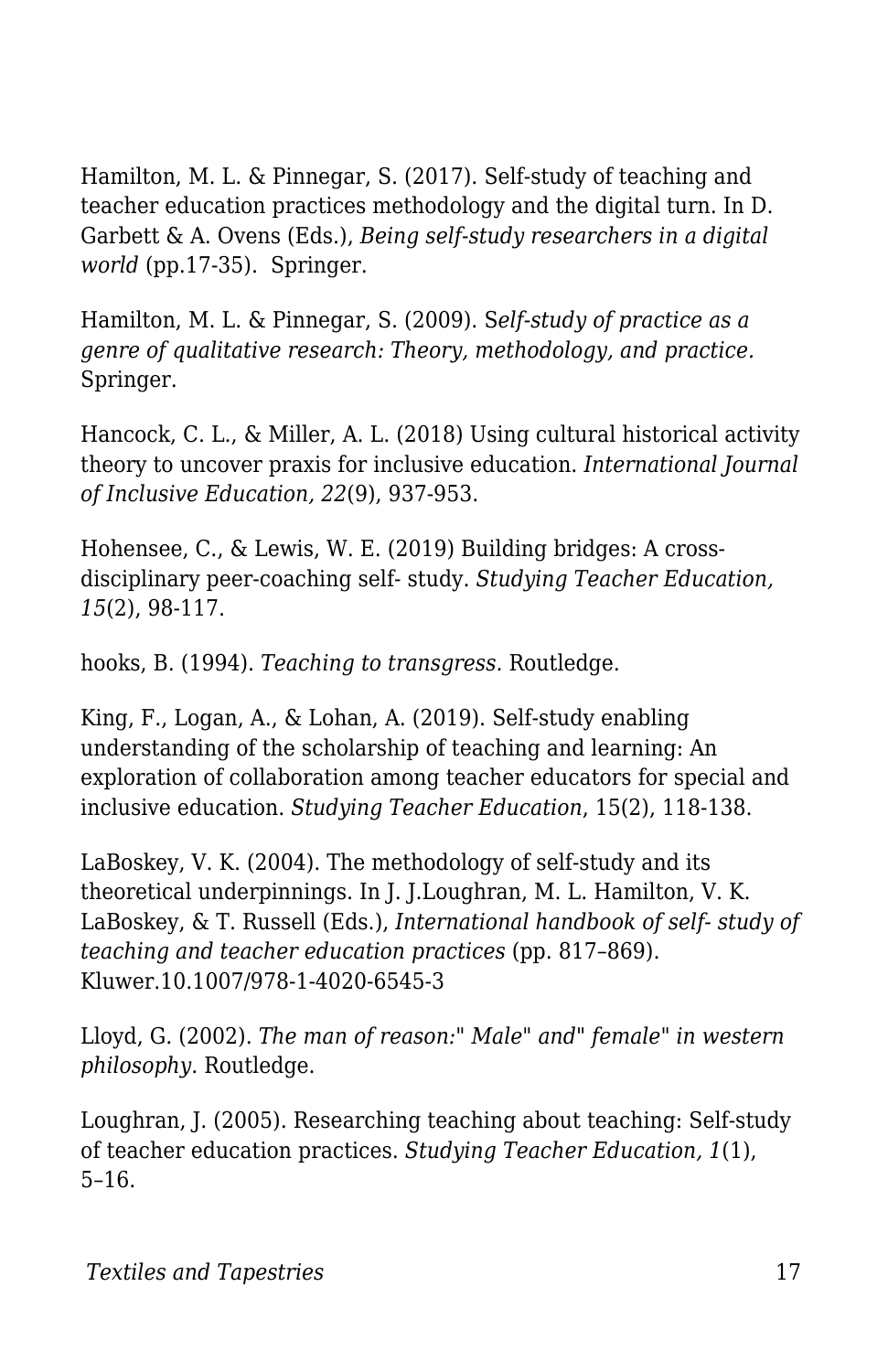Loughran, J., & Brubaker, N. (2015). Working with a critical friend: A self-study of executive coaching. *Studying Teacher Education, 11*(3), 255-271.

Loughran, J., & Northfield, J. (1998). A framework for the development of self-study practice. In *Reconceptualizing Teaching Practice: self-study in teacher education* (pp. 7 - 18).Falmer Press.

Lunenberg, M., & Samaras, A. P. (2011). Developing a pedagogy for self-study research: Lessons learned across the Atlantic. *Teaching and Teacher Education, 27*(5), 841-850.

Margolin, I., & Tabak, E. (2011). Enacting a vision of teacher education by developing a common interpretive zone. *Studying Teacher Education, 7*(1), 51-64.

Murphy, S.L., McGlynn-Stewart, M., & Ghafouri, F. (2014). Constructing our identities through a writing support group: Bridging from doctoral students to teacher educator researchers. *Studying Teacher Education, 10*(3), 239-254.

Placier, P., Pinnegar, S., Hamilton, M. L., & Guilfoyle, K. (2005). Exploring the concept of dialogue in the self-study of teaching practices. In C. Kosnik, A. Freese, A. Samaras, & C. Beck (Eds.), *Making a difference in teacher education through self study: Studies of personal, professional, and program renewal* (pp. 51–64). Springer.

Russell, T. (2004). Tracking the development of self-study in teacher education research and practice. In J. J. Loughran, M. L. Hamilton, V. K. LaBoskey, & T. Russell (Eds.), *International handbook of self-study of teaching and teacher education practices* (pp. 1191–1210). Kluwer.

Said, E. W. (2004). *Humanism and democratic criticism*. Columbia University Press.

Sannino, A. (2008). Sustaining a non-dominant activity in school: Only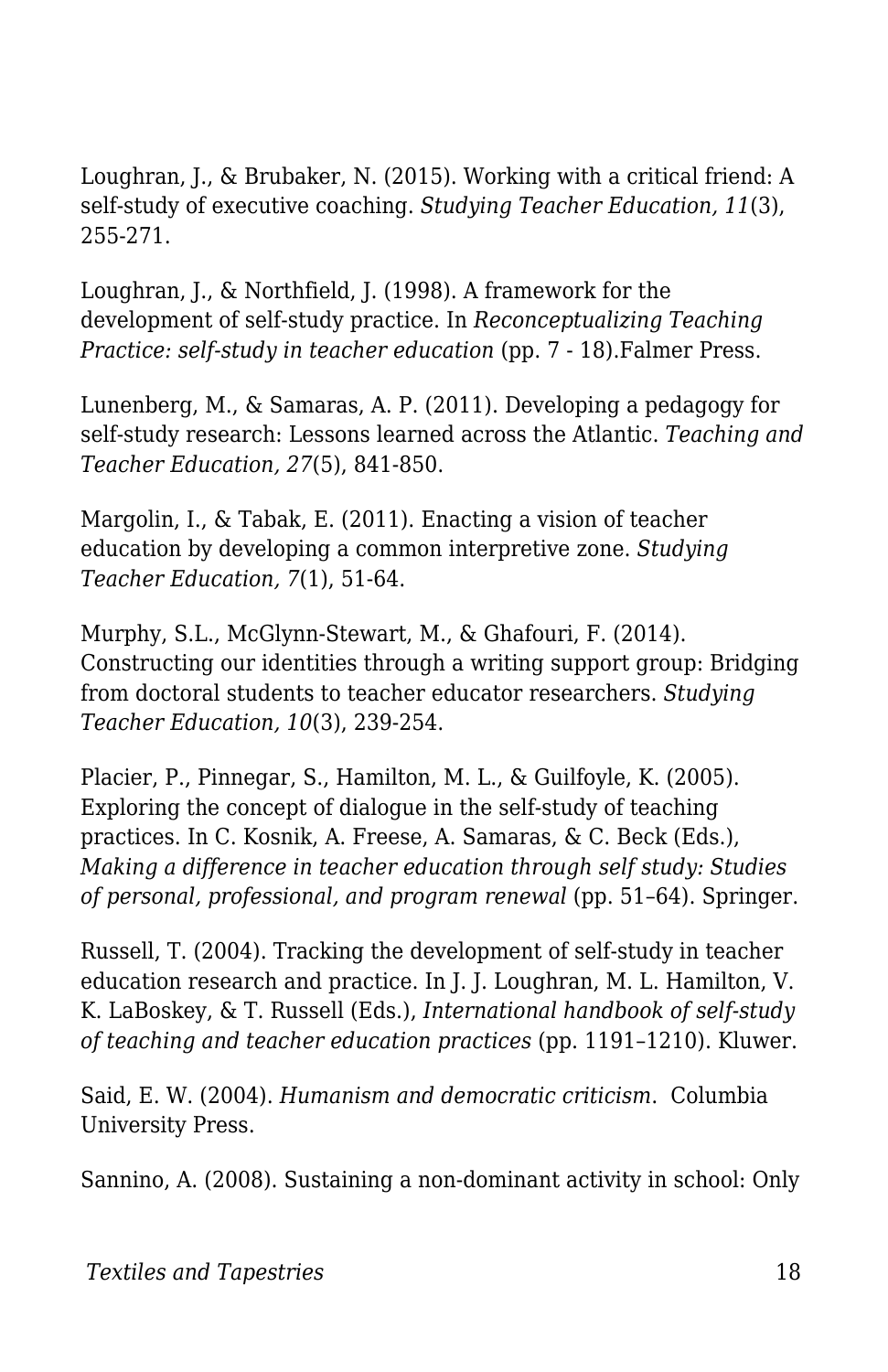a utopia?. *Journal of Educational Change*, 9(4), 329–338.

Sannino, A., & Engeström, Y. (2018). Cultural-historical activity theory: Founding insights and new challenges. *Cultural-Historical Psychology, 14*(3), 43-56.

Schuck, S., & Russell, T. (2005). Self-study, critical friendship, and the complexities of teacher education. *Studying Teacher Education, 1*(2), 107–121.

Snow, J. L., & Martin, S. M. (2014). Confessions of practice: Multidimensional interweavings of our work as teacher educators. *The New Educator, 10*(4), 331-353.

Somekh, B. (2010). The collaborative action research network: 30 years of agency in developing educational action research. *Educational Action Research, 18*(1), 103-121.

Strom, K., Mack-Dacey, C**.,** Mills, T., & Abrams, L. (2016). I, Teacher Educator: Grappling with Ethical Responsibility, Hybrid Pedagogies, and Neoliberal Agendas in 'Mangled' Educational Spaces. In D. Garbett & A. Ovens (Eds.) *Proceedings of the eleventh international conference on self-study of teacher education practices.* Herstmonceaux Castle UK: Self-Study of Teacher Education Practices SIG.

Strom, K., Mills, T., Abrams, L., & Dacey, C. (2018). Thinking with posthuman perspectives in self- study research. *Self-Study of Teacher Education 14*(2), 141-155. doi.org/10.1080/17425964.2018.1462155

Zeichner, K., Payne, K. A., & Brayko, K. (2015). Democratizing teacher education. *Journal of Teacher Education, 66*(2), 122-135.